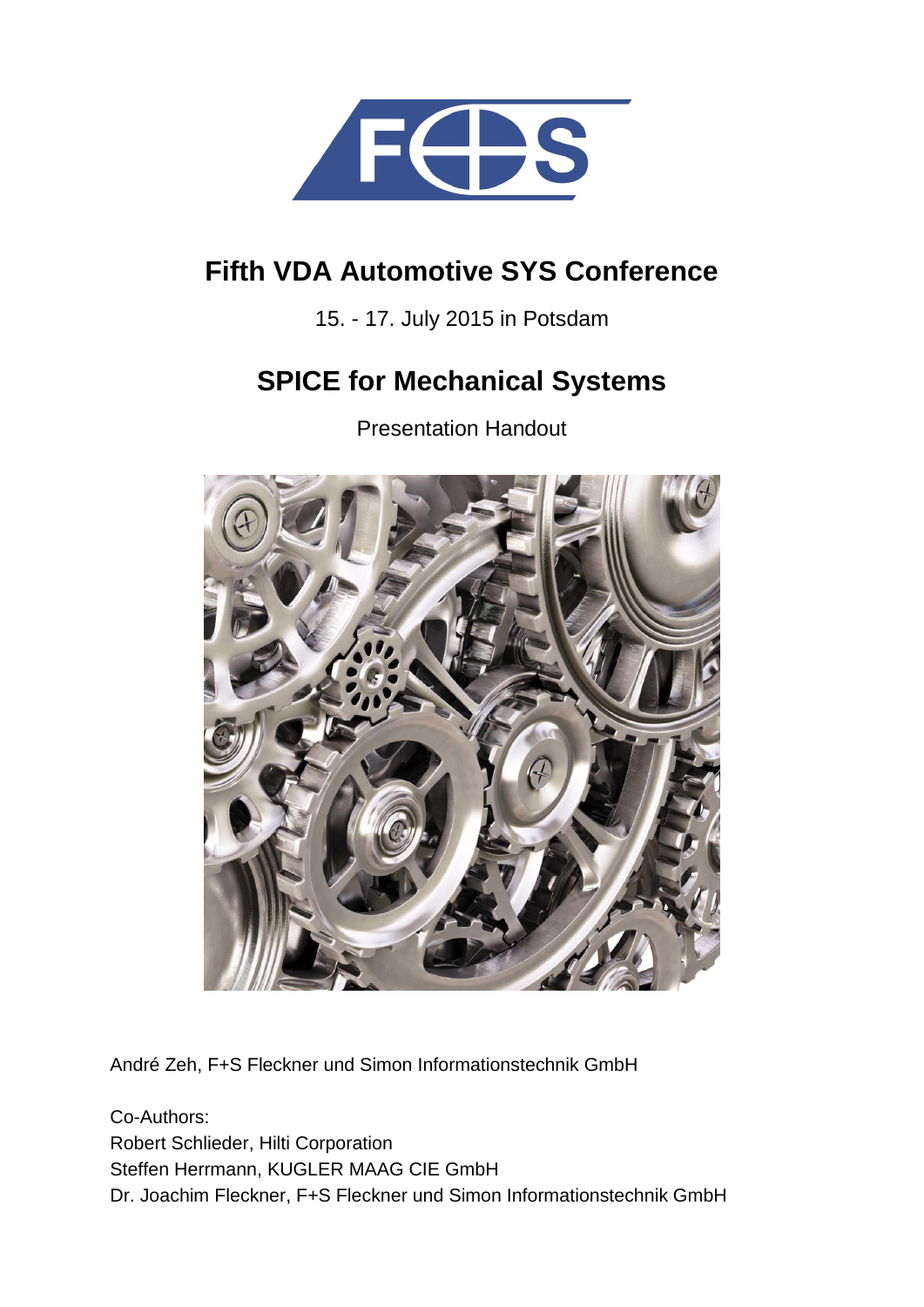

# **1 Summary**

**The development of mechatronic systems is a challenging process. Software, mechanical components, and hardware must satisfy demanding requirements and be optimally attuned to each other. For this reason, the intacs working group Mechanical SPICE created an integrated development model based on SPICE.**

## **2 Gate4SPICE: Advancing Together**

intacs is the interest group of ISO 15504 (SPICE) assessors. One task of the non-profit organization is the training and continuing education of SPICE assessors.

The intacs working group "Assessor Support" organizes Gate4SPICE meetings in which SPICE assessors discuss current topics of importance. This improves the assessors' qualification and fosters a common understanding of responsibilities and appropriate solutions. This, in turn, leads to more uniformly conducted assessments to allow for better comparability of the processes assessed.

Every SPICE assessor may participate in Gate4SPICE meetings; intacs members are given priority if the number of interested parties exceeds available seats.

Gate4SPICE was created in 2003. Since 2011 Gate4SPICE meetings have been managed by Dr. Joachim Fleckner of F+S Fleckner and Simon Informationstechnik GmbH as head of the intacs working group "Assessor Support".

Since 2011, about 25 meetings with over 700 participants have been held – and with some success, according to the statements of participants: "Helpful in day-to-day work", "Very interesting lectures", "Interesting discussions", "Now I know what to do", "Exactly the right topic".

Some of the topics which drew a great deal of interest were:

- "SPICE for Beginners" practiced assessors shared some of their experiences with newcomers, discussed and answered questions.
- "SPICE and Agile" these meetings addressed how SPICE requirements can be integrated into Agile development.

## **3 The Challenge of Mechatronics**

One interesting topic of the Gate4SPICE meetings which received positive feedback is the definition of processes for the development of mechatronic systems.

The challenge of developing software, mechanical components, and hardware in parallel, coordinating them with each other, and integrating them is immense. Mechatronic systems are extremely complex. Often they must satisfy high safety standards and be developed affordably and increasingly faster. Many systems in cars are mechatronic systems.

Thanks to Automotive SPICE we know how to organize software engineering to be successful. What is missing are similar process models for hardware and mechanical component development. Combined with the software development process this would allow us to create harmonious overall systems. The usual development processes are insufficient to this statement all Gate4SPICE participants who worked on the topic of "Mechanical SPICE and mechatronics" quickly agreed.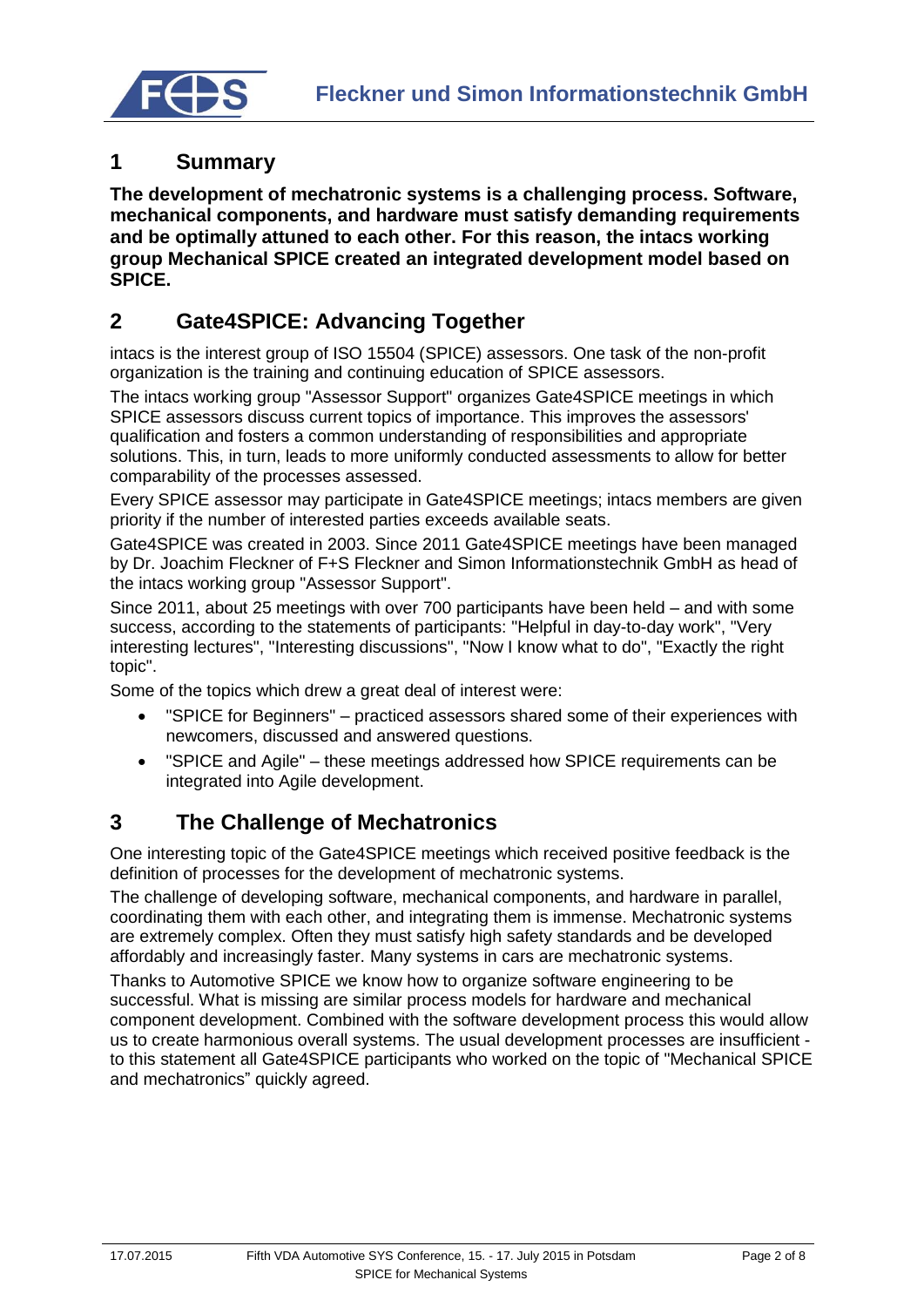

## **3.1 Clock Example**

To illustrate a simple example from a different area: imagine a watch manufacturer. For generations they have produced mechanical watches and have also had long-term success with electric quartz watches and electronic radio watches that automatically adjust their time. Then the company wants to manufacture a mechanical radio watch; after all, they are skilled with mechanical components and with software and electronics.



At first, the innovative watch works very well. However, after changing the time to daylight savings time and back again several times, the watch became defective. The delicate mechanical components were not designed to move very quickly for a relatively long time, like advancing quickly 1 or 11 hours. So, over the course of three years the gears wear down and the watch stops working. The manufacturer had not considered the system "watch" as an overall integrated system and overlooked the "daylight savings time" use case.

#### **3.2 Combining Relative Perspectives**

In order to avoid such mistakes with mechatronic systems in the automotive sector, the Gate4SPICE meetings followed this basic thought: In the scope of SPICE, we want to view software development and the mechatronic development as one undivided entity and expand SPICE with the mechanical components for this purpose.

Expert mechanical engineers together with experienced assessors familiar with the SPICE model, software development, and an understanding of hardware and mechanical components contributed to these Gate4SPICE meetings.

Since we did not want to reinvent the wheel we utilized everything that is good about SPICE, for example the consistent breakdown from a complex system view into "atomic" units.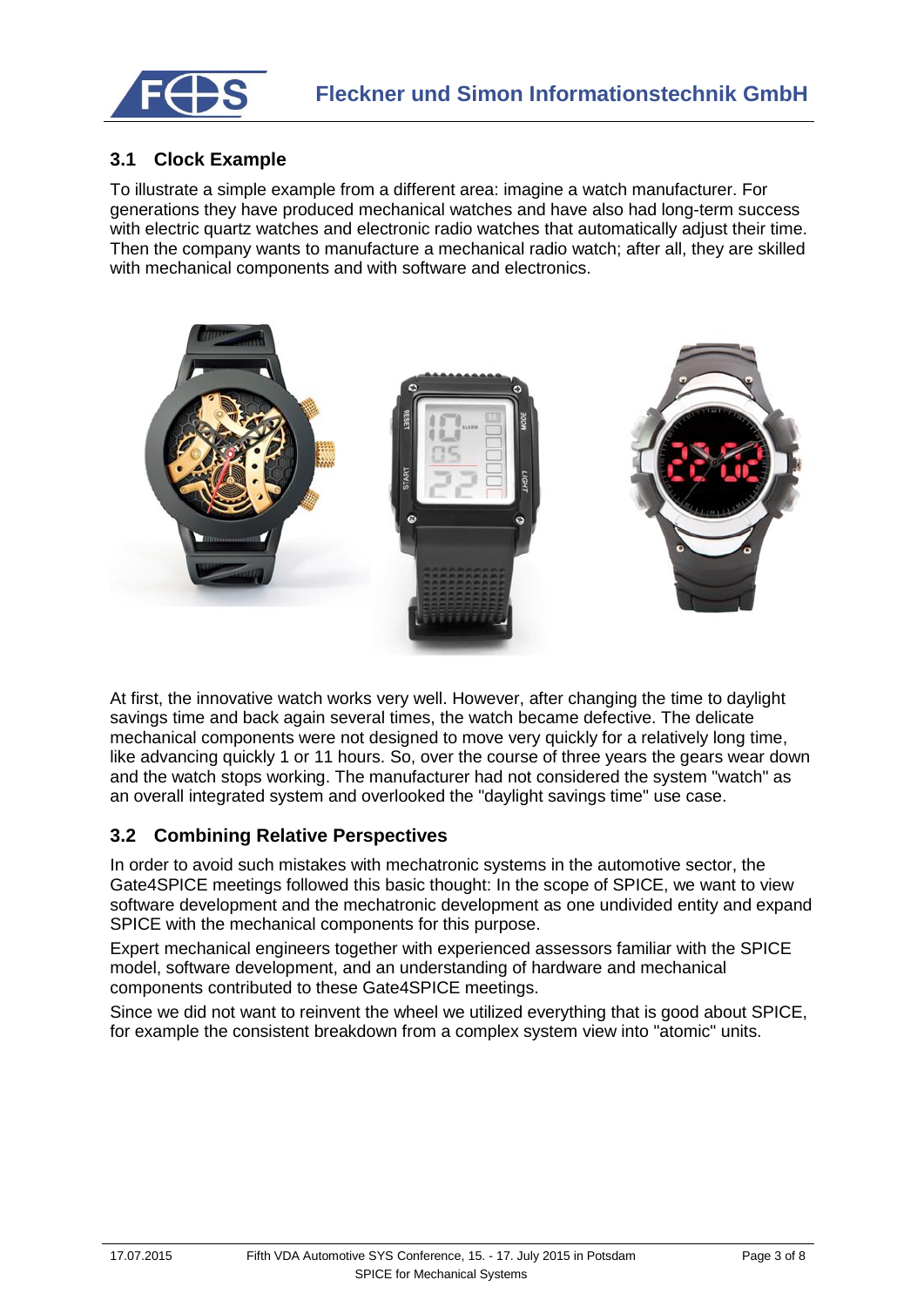

Mostly, with an initial focus on the engineering processes, the contributors worked on these questions:

- What can we adopt directly from SPICE? Where in the descriptions can we simply replace "software" with "mechanical"?
- Where must the descriptions be adapted?
- What may be omitted (because it is irrelevant for mechanical components)?
- And what must be added?

#### **3.3 Mastering Complexity**

The starting point was the well-known V-model from Automotive SPICE Version 2.5. We started with the overall system, a control unit (ECU), which should be developed. The "downstream" software system level which follows the requirement analysis and software design steps is broken down into increasingly smaller units.

At the bottom level, at the tip of the V, are the "atomic" units, i.e. the software components are implemented, then integrated incrementally and then tested.

In Automotive SPICE 3.0, soon to be released, the software system level and the software component level are clearly separated, unlike in Automotive SPICE 2.5.

Therefore, the working group used a preliminary version of Automotive SPICE 3.0 in order to define Mechanical SPICE. We broke down the overall system level into subsystems of different "disciplines": now, there can be mechanical and software subsystems.

In addition, the mechanical subsystems were broken down into smaller subsystems; this break down is well known from exploded diagrams of complex mechanical systems.

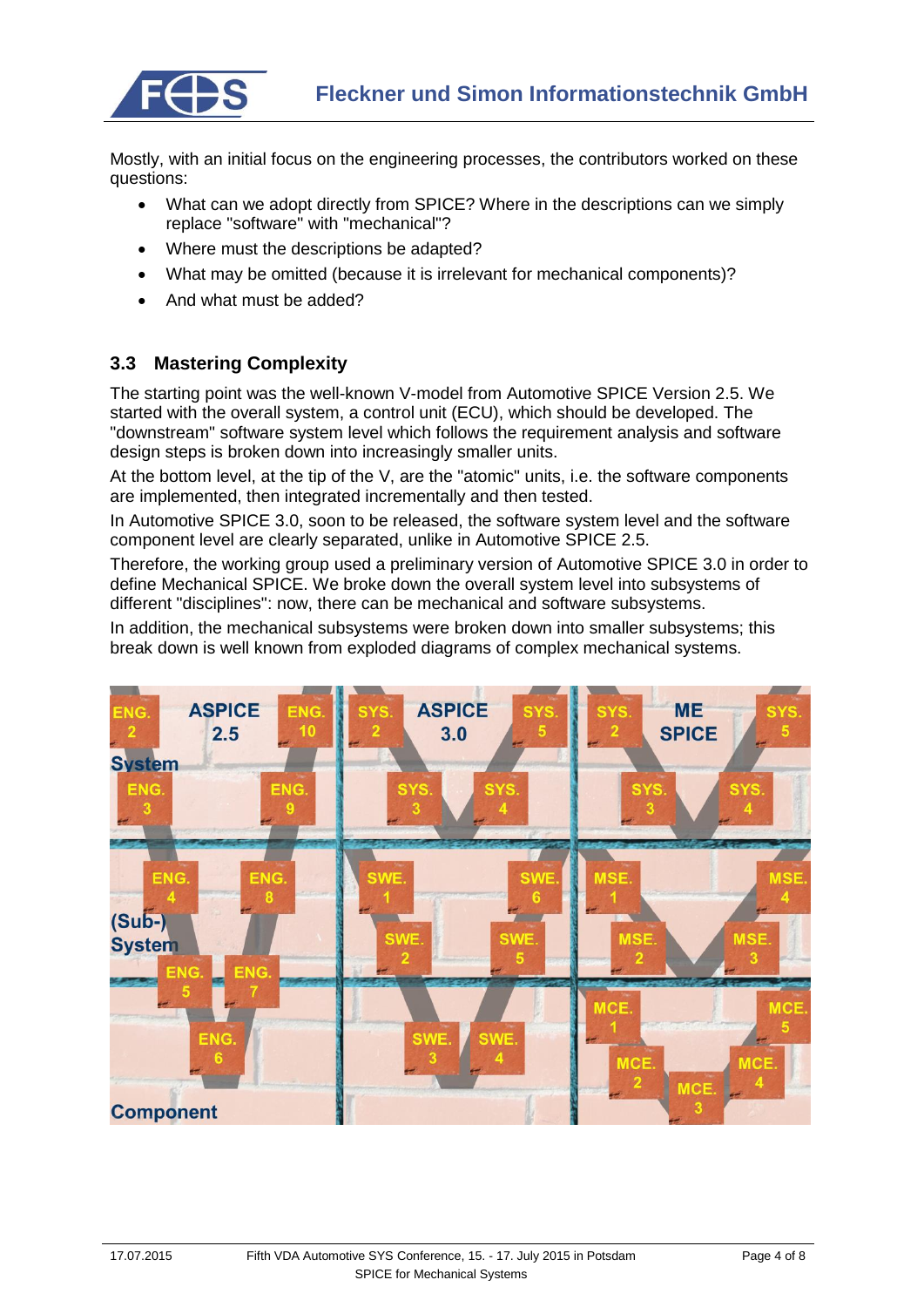

There is only an implementation process on the component level; the system is initially modelled on the subsystem level by use of further subsystems. In the mechanical area the "implementation" is the "creation of components". What a component actually is depends on several factors, like the production depth of the supplier, e.g. a component may be a gear wheel or an entire transmission.

For example, we can break down a complex complete system into four subsystems: a software subsystem, another mechatronic subsystem which we buy from a supplier, a mechanical and an electrical subsystem. The mechanical subsystem, again, consists of several mechanical components and subsystems, which, in turn, comprise several additional mechanical components.



In general, a separate V-model can be added for each subsystem and for each component of the complete system. In other words: The complete system can be divided into any number of subsystems which, in turn, may contain several subsystems or components. With this, highly complex mechanical systems can be described, designed, and tested with Mechanical SPICE!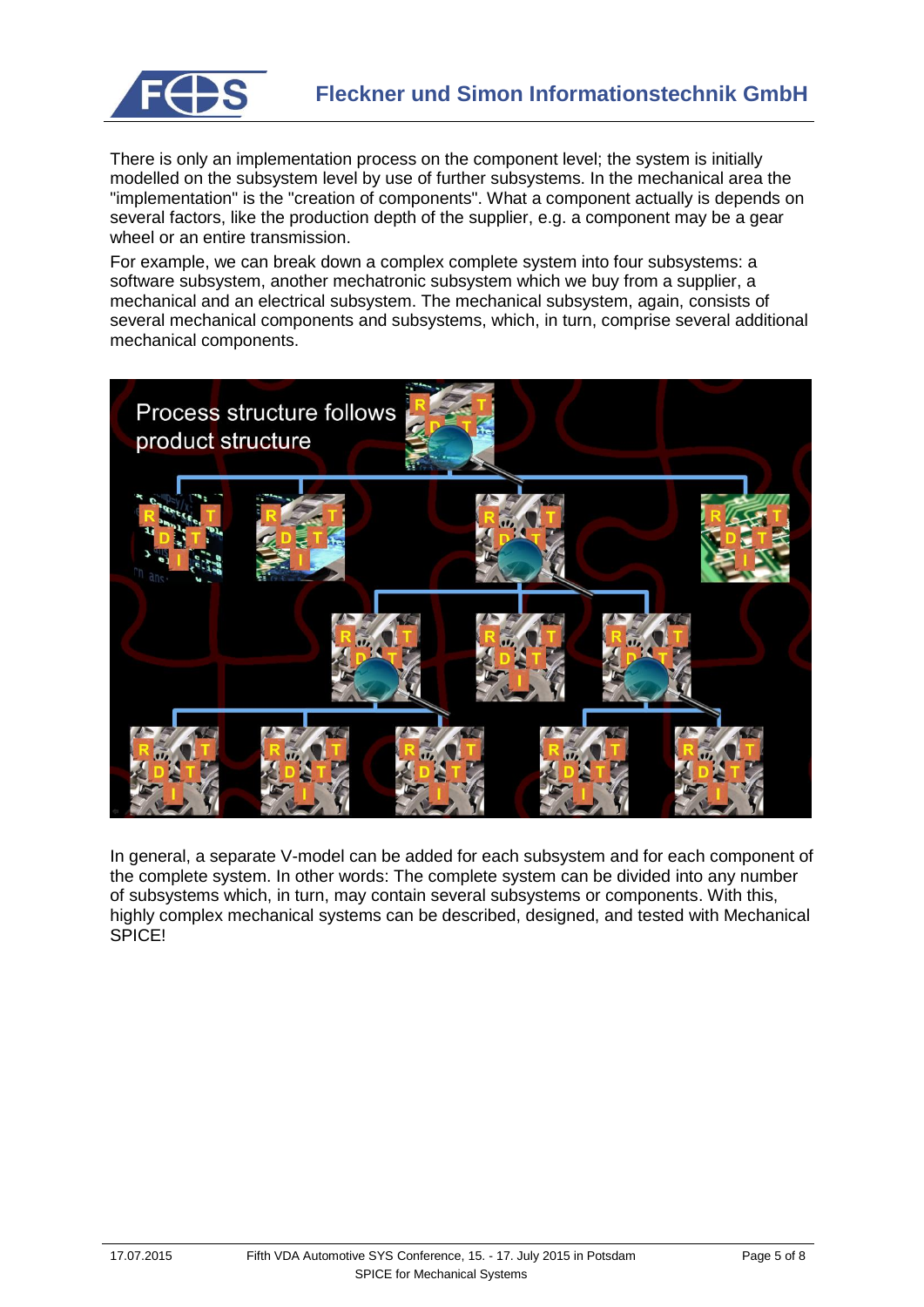

## **3.4 Synchronising Development Cycles**

Software, mechanical, and hardware each have different development cycles - a new software release is developed significantly faster than new hardware, which is developed more quickly than new mechanical components and subsystems. Therefore, a synchronization plan is required on the system level. It must provide transparency with respect to the steps in which supplied components are integrated at specific times (milestones).

The synchronization plan allows overlapping processes: For instance, the initial software release works with the old hardware and the old mechanical components. The second software release will then only have to run on the new hardware, but still with the old mechanical components. The third software release is the first to run at the desired level, entirely based on the new hardware and the new mechanical components - now everything can work together.

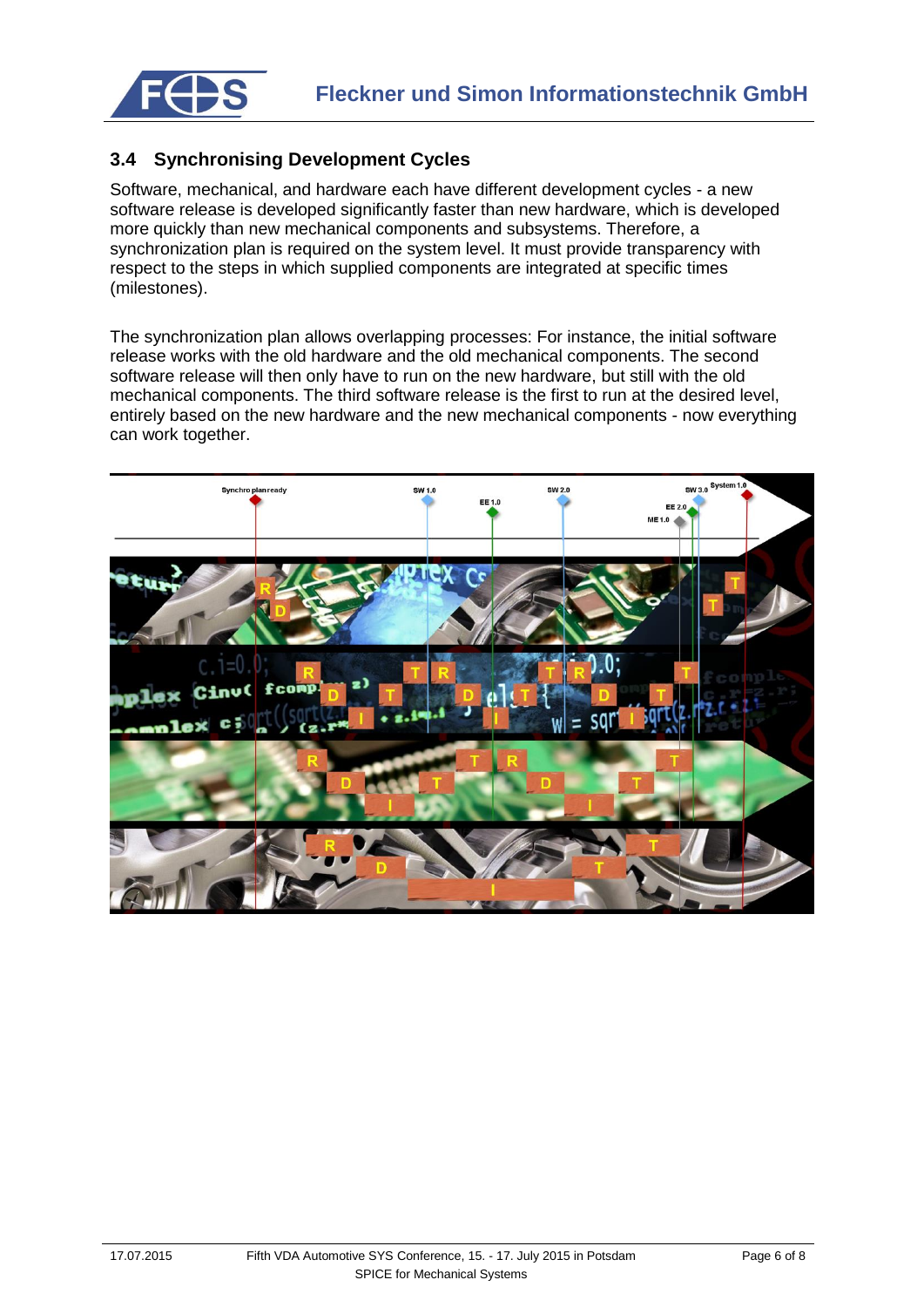

#### **3.5 Base Practices in Focus**

The Mechanical SPICE group defined the structure of the description of complex systems on the overall level but considered also the details.

The engineering processes on system level remain unchanged. The engineering processes and their Base Practices for the subsystem and SW components level of SPICE 3.0 were inspected closely.

The central question: which Base Practices can be adopted, which should be adapted, and which must be redefined? Here are two examples how Automotive SPICE compares to Mechanical SPICE:

1. Based on ENG.4.BP1 from Automotive SPICE 2.5...

#### **ENG.4.BP1: Identify software requirements.**

Use the system requirements and the system architectural design as the basis for identifying the functional and non-functional requirements of the software and document the software requirements in a software requirements specification.

...we defined the corresponding Base Practice for Mechanical SPICE:

#### **MSE.1.BP1: Identify ME system requirements**

Use the upper system requirements and the upper system architectural design as the basis for identifying the functional and non-functional requirements of the software ME system and document the software ME system requirements in a software ME system requirements specification.

2. Out of the 10 base practices in the process ENG.6 Software Construction, only three remain in Mechanical SPICE, because the others in ENG.6 address activities which are either irrelevant for mechanical components or were moved to other processes (Design and Test):

#### **MCE.3 Mechanic component production**

The purpose of the Mechanic component production process is to produce a mechanic component that properly reflects the mechanic component design.

**MCE.3.BP1:** Develop mechanic component production strategy.

**MCE.3.BP.2:** Produce ME components.

**MCE.3.BP.3:** Provide feedback to mechanic development.